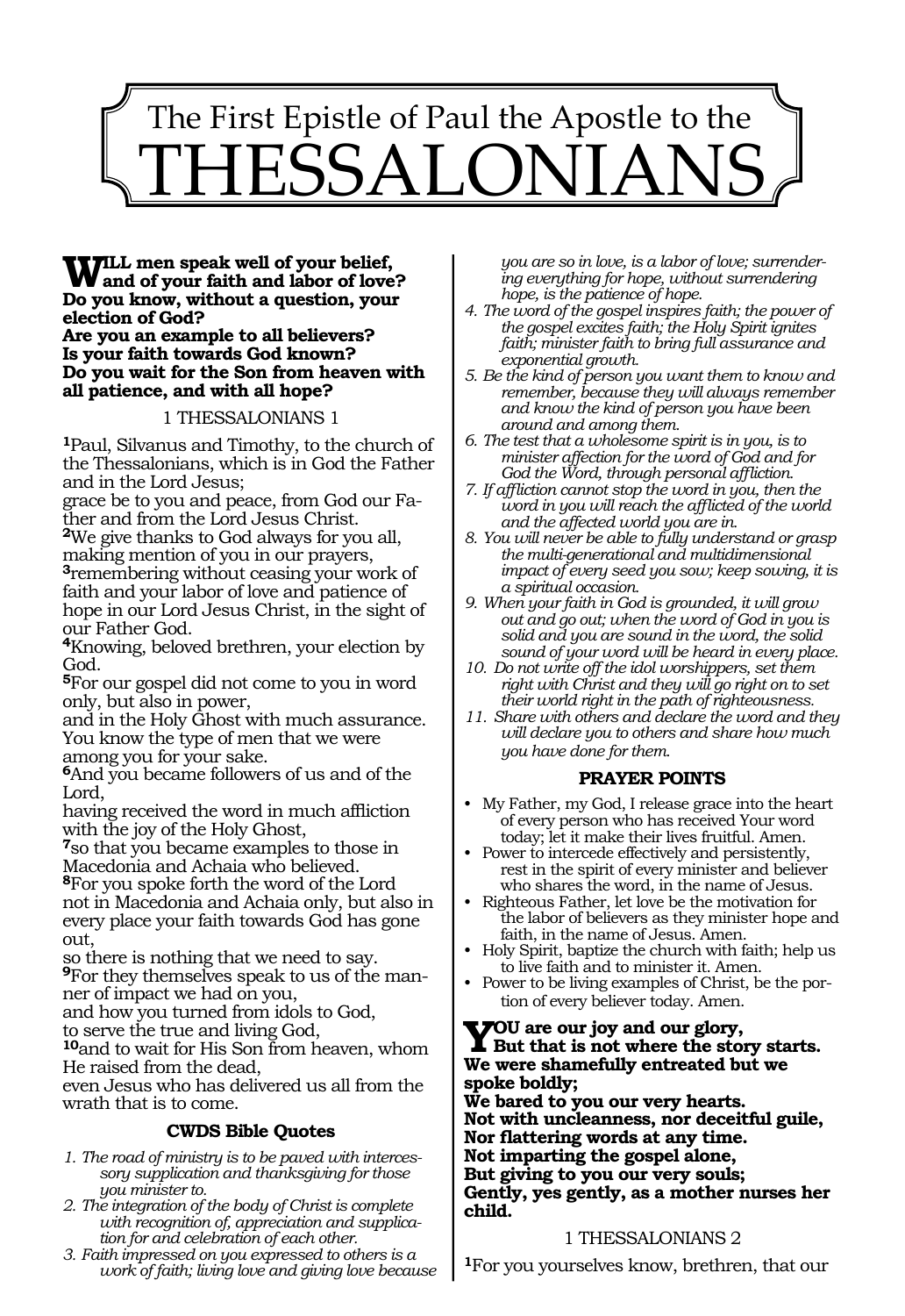## **1 THESSALONIANS 2**

coming to you was not in vain,

**<sup>2</sup>**but even after we had suffered before, we

were treated with much spite at Philippi, but, as you know, we were bold in our God to speak the gospel of God to you, in the midst of contention.

**<sup>3</sup>**For our exhortation was not of deceit, nor of guile nor any unclean thing,

**<sup>4</sup>**but we were approved of God to be entrusted with the gospel.

And even so we speak, pleasing God who tries our hearts, and not as pleasing men.

**<sup>5</sup>**For neither did we use flattering words at any time, as you know, nor a cloak of covetousness;

God Himself is our witness.

**<sup>6</sup>**Nor did we seek glory of men, neither from you or from others,

when we could have been demanding,

forasmuch as we are apostles of Christ. **<sup>7</sup>**But we were gentle among you, as a nursing mother cherishes her child.

**<sup>8</sup>**So being affectionately desirous of you, we were willing to have imparted to you not the gospel of God only, but also even our very lives, because you were dear to us. **<sup>9</sup>**For you remember, brethren, our labor and travail,

for we labored both night and day, that we would not be a burden to any of you, and even so we preached the gospel of God to you. **<sup>10</sup>**You are witnesses, and God also is, how justly and unblamably we behaved ourselves among you who believed;

**11**and as you know we exhorted you constantly,

and comforted and charged everyone, as a father does to his children,

**<sup>12</sup>**that you walk worthy of God who has called you unto His kingdom and His glory.

**<sup>13</sup>**For this cause we thank God without ceas- ing

because, when you heard the word of God, you did not receive it as the word of men but as it is in truth, God's word,

which effectually works in you who believes. **<sup>14</sup>**For brethren, you became followers of the churches of God, which are in Judea in Christ Jesus.

For you have suffered similar things of your own countrymen,

just as they have suffered of the Jews, **<sup>15</sup>**who killed both the Lord Jesus and their own prophets and have persecuted us.

They do not please God and are contrary to all men,

**<sup>16</sup>**forbidding us to speak to the Gentiles that they might be saved, to fill up their sins, but wrath is come upon them to the uttermost.

**<sup>17</sup>**But, brethren, we having been taken from you for a short time in person, yet not in heart, more abundantly endeavor to see your face with earnest desire.

**<sup>18</sup>**Therefore we would have come to you,

even I, Paul, more than once, but Satan hindered us.

**<sup>19</sup>**For what is our hope, our joy and our crown of rejoicing?

Are not even you in the presence of our Lord Jesus Christ when He comes again? **<sup>20</sup>**For you are our glory and our joy.

#### **CWDS Bible Quotes**

- *1. Conflict should not contaminate, or contain your commitment to convey the comfort of the word of God; instead, it should compel you to contend for the faith and to counteract and embarrass the devil.*
- *2. The gospel is God's pleasure revealed to man; it should not be compromised or modified to satisfy man's pleasure or pressure at the risk of grieving God.*
- *3. Your personal experience with the gospel is stewardship that engages accountability; it will be examined for faithfulness.*
- *4. The gospel is not our own design and therefore we cannot engage it with selfish desire or share it with devious motives.*
- *5. In Christ the only presumption positions of elevation assume is humility.*
- *6. In the unwritten code of ministry, caring for and nurturing believers is more important to ministers than how much they themselves are cared for and who cares for them.*
- *7. The gospel is entrusted to you by God, but you entrust your life to the gospel so you not only impart the gospel, but your own life, for others.*
- *8. Irrespective of how it is executed, every minister has the same passion; they want nothing to impinge on, impair or invalidate their ministry impact and their personal lifestyle representation.*
- *9. Full-time ministers laboring to supply their own needs restrict the time they have to minister to spiritual needs and restrain the blessings of believers that come through generous giving to supply them.*
- *10. Wisdom separates the channel from the source; it understands the word of God through man is man's voice but God's word.*
- *11. Evaluate, emulate and imitate the righteous values of others; if you can learn from the best you will be patient in your own test.*
- *12. Persecution has one common denominator, Christ; it should also have a common numerator, patience and perseverance.*
- *13. Be tied to those you love but not hooked on them, for Satan is actively working to prevent, hinder and block those you are hooked on, so he may defeat your spirit, your fight and permanently damage you.*
- *14. The fruit of your labor in Christ is cause for you to rejoice before Christ; the perfection of their walk should be the glory and celebration of your heart.*

#### **PRAYER POINTS**

- Holy Spirit, minister grace and comfort to the spirit of every minister who ministers through conflict, in the name of Jesus.
- I refuse to bow to the pressure of the world and compromise this gospel I live and represent. Amen.
- Righteous Father, find me faithful in Your house like Abraham. Amen.
- Lord Jesus, help us to properly represent this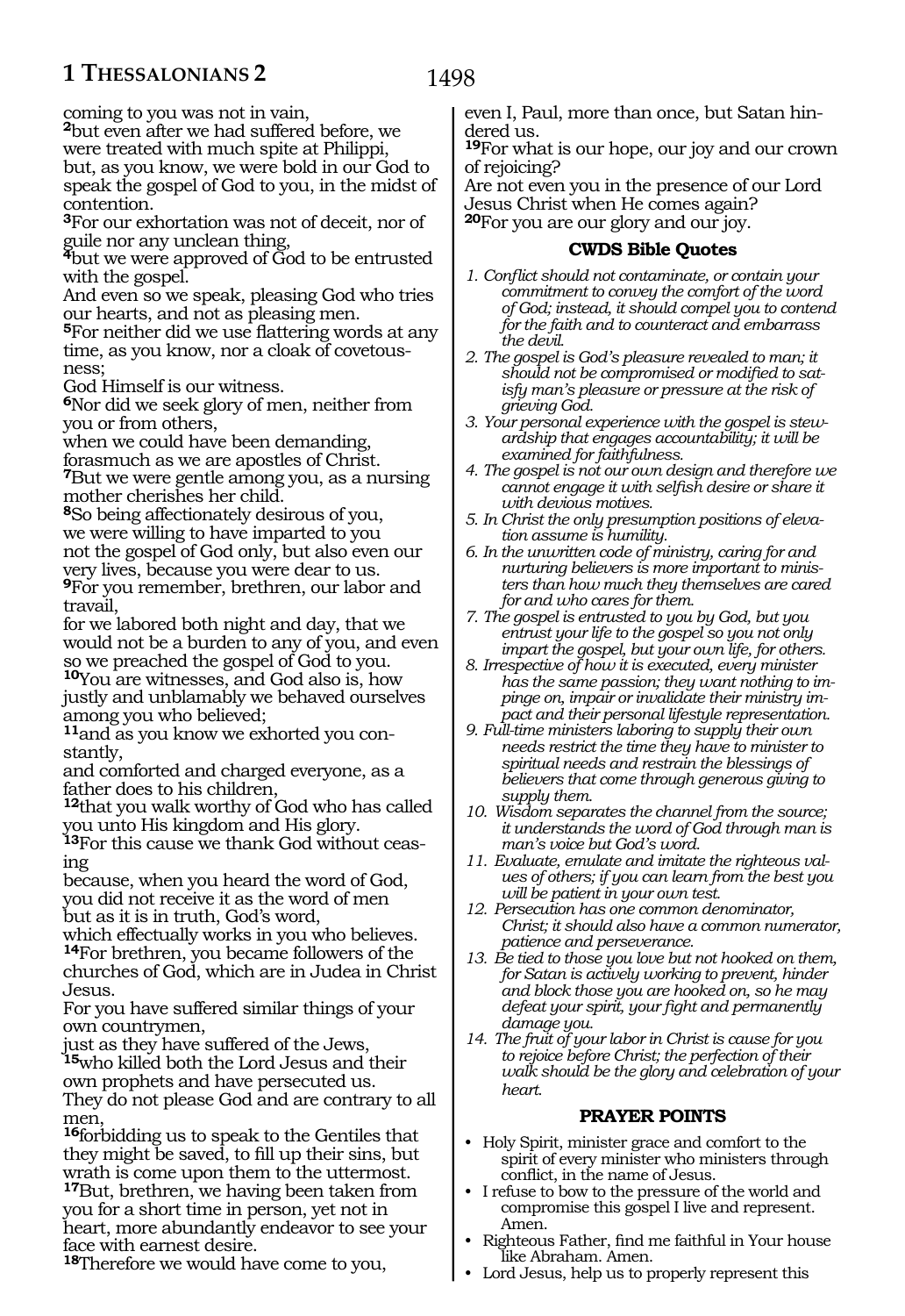gospel You died for and entrusted to us, in the name of Jesus. Amen.

• Holy Father, help our leaders to walk in humility before You. Amen.

**CARING, such caring;<br>We just have to know your state. When we could not take it any longer, we sent Timothy your way.**

**When he told us of your faith and love, it brought us great relief;**

**For we live if you stand fast, and only if this be.**

**Caring, such caring; night and day we are praying.**

#### **May you abound in love for each other and like us, for all men be caring.**

#### 1 THESSALONIANS 3

**<sup>1</sup>**When we could restrain no longer, we thought it good to be left at Athens alone **<sup>2</sup>**and sent Timothy our brother, minister of God and fellow laborer in the gospel, to establish you there and to comfort you concerning your faith,

**3**that no man should be moved by these afflictions, for you yourselves know that we were appointed to this.

**4**When we were with you, we told you beforehand that we would suffer tribulation, even as it came to pass, and you know.

**5**For this reason, when I could no longer restrain myself, I sent to know your faith,

lest by some means the tempter has tempted you and our labor be in vain.

**<sup>6</sup>**And now when Timothy came back from you to us again,

and brought us good reports of your faith and of your love,

and that you have had good recollections of us always, desiring greatly to see us as we also to see you,

**<sup>7</sup>**therefore brethren, we were comforted, in all our affliction and distresses, by your faith.

**<sup>8</sup>**For now we live if you stand fast in the Lord. **<sup>9</sup>**For what thanks can we give for you to God for all the joy with which we rejoice for your sakes before our God,

**<sup>10</sup>**praying exceedingly night and day, that we may see your face,

and that we might perfect what is lacking in your faith?

**11**Now, may God our Father and our Lord Jesus Christ direct our way, that we may come to you.

**<sup>12</sup>**And may the Lord make you to increase and to abound in love towards each other, and towards all men as we do towards you,

**13**so that He may establish your hearts unblameable in holiness before God, our Father, at the coming of our Lord Jesus Christ with all His saints.

#### **CWDS Bible Quotes**

*1. Where the gospel is not just words but heart, then* 

*the heart longs and the heart aches, wanting to know the effect the word had on the hearts impacted.*

- *2. The apostolic ministry affirms, encourages and establishes believers in the faith so they become faithful to God and to the word delivered to them.*
- *3. The affliction of your leaders does not indicate disaffection from God, but disaster and defeat in the camp of the enemy; the enemy is hitting back because he has been hit extremely hard.*
- *4. No matter how hard the affliction is, the devil only manages a measure of how hard he has been hit and how much he is affected. He gets you going down; he catches your heels because you crush him real good.*
- *5. The greatest support and encouragement you can give to your leader under fire is a good report; that you have immovable steadfastness in faith, you are abounding in love and works, and you remember them in your prayers.*
- *6. Ministry is not just a moment; it is a movement involving love inspired mentorship and moving emotional involvement.*
- *7. A minister may be limited by physical capabilities and presence, but the God he serves is not; the apostolic and pastoral ministries are carried, conveyed and supported by strong intercession.*
- *8. There is a limit to what you can do for believers, but there is no limit to what God can do; breach your limits in prayer by seeking God to establish their hearts perfect in holiness.*
- *9. Your abundant love for others is expressed by your pressing desire to see their love abound for each other, for everyone should increase beyond impressive to expressive and abundant.*

#### **PRAYER POINTS**

- Power to follow up in genuine love, rest with every minister and their ministries. Amen.
- Grace for effective oversight of people, be the portion of every minister and church leader. Amen.
- Lord Jesus, empower believers to be devastating to the kingdom of darkness. Amen.
- Most powerful and high God, help hurting ministers to understand that a bruised heel means a crushed head. Amen.
- Let the comfort of ministry success be the portion of every minister in the grips of persecution. Let their doubts be settled in the conflict of the cross. Amen.

**AOD called us to holiness, not to be un-** $\mathbf{J}$ clean.

**Abstain from fornication; among you let it not be heard or seen.**

**Learn to possess your bodies; study to be quiet and to work,**

**Ready in knowing, the Lord shall descend from heaven,**

**With the trump of God and an archangel's shout.**

#### 1 THESSALONIANS 4

**<sup>1</sup>**Furthermore, brethren, we charge and exhort you now, by the Lord Jesus, as we told you before,

how you ought to walk and to please God; **<sup>2</sup>**for you know all the commands that we gave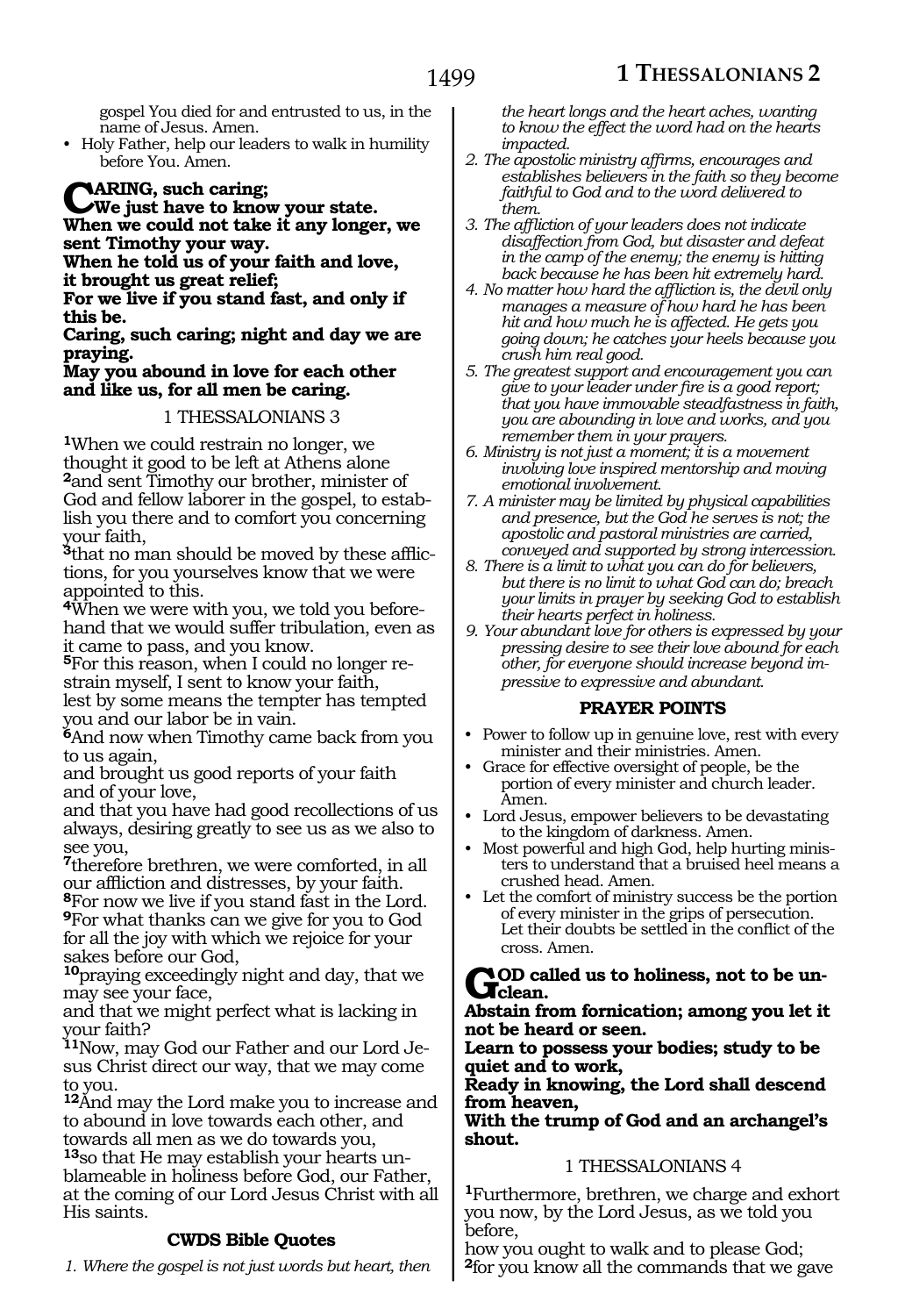# **1 THESSALONIANS 4**

you by Jesus our Lord.

**<sup>3</sup>**For this is the will of God, your sanctification; that you should abstain from fornication.

**<sup>4</sup>**That everyone of you should know how to possess your own vessel in sanctification and honor,

**<sup>5</sup>**not in lustful passion, as the Gentiles do who do not know God.

**6**That no man goes beyond the trust and defraud his brother in any matter,

for the Lord is an avenger of such as we have testified and forewarned.

**<sup>7</sup>**For God has not called us to uncleanness but to holiness.

**<sup>8</sup>**He who despises, therefore, despises not man, but God, who has given us His Holy Spirit.

**<sup>9</sup>**But now, concerning brotherly love, you do not need me to write to you,

for you yourselves are taught by the love of God, to love each other,

**<sup>10</sup>**and this you do towards all the brethren who are in Macedonia.

But we entreat you, brethren, that you increase more and more,

**<sup>11</sup>**and that you study to be quiet and to mind your own business,

and to work with your own hands, as we commanded you.

**<sup>12</sup>**That you walk in honesty towards those who are outside,

and that you have lack of nothing.

**<sup>13</sup>**I would not have you to be ignorant or to doubt concerning those who are dead in Christ,

and that you do not sorrow as others who are without hope.

**<sup>14</sup>**For if we believe that Jesus died and rose again,

even so those also who are asleep in Jesus Christ will God bring with Him.

**<sup>15</sup>**For to you, we say, by the word of the Lord, that we who are alive and remain unto the coming of the Lord, shall not precede those who are asleep.

**<sup>16</sup>**For the Lord Himself shall descend from heaven, with a shout, with the voice of an archangel, and with the trump of God; and then those who are dead in Christ shall arise first.

**<sup>17</sup>**And we who are alive and remain shall be caught up together with them in the clouds to meet the Lord in the air;

so shall we be forever with the Lord. **<sup>18</sup>**Therefore comfort one another with these words.

#### **CWDS Bible Quotes**

- *1. For Christians, abounding in love, faith, works and in the pleasure of the Lord is good; being more abundant in them is better, but to abound more and more in them is best and perfect.*
- *2. Fruitfulness and maximization are languages of the kingdom, for much fruit must lead to more fruit and then to maximum fruit; and even so*

*abounding should lead to more abounding and to abounding more and more.*

- *3. Sexual immorality possesses you and surrenders possession of your body to demons; we must all possess our bodies by keeping it sanctified to God and by maintaining our personal honor, dignity and self-respect.*
- *4. You are taught to love by the perfection of love Himself, God above; never be satisfied with your own standards of love, strive to increase more and more in love.*
- *5. Hard work brings easy satisfaction; easy work (laziness) brings no satisfaction; you work hard to lead a quiet and peaceful life.*
- *6. You may not win those who are outside the faith by your run but by your walk; they may not listen to your words but they will read your life.*
- *7. Death is sad but it is not sorrow for believers, it is sending off; we sorrow when the hope is dead, not when the body is dead; our hope is alive in Christ who died and rose again.*
- *8. There are those who are alive but dead in life, and those who are dead but alive in Christ.*
- *9. The dead whose hope is alive in Christ shall be the first to rise, then those who are living and truly alive will meet the Lord with them in the skies; and the dead whose hope is not alive, shall rise to join the dead in life for eternal death where death is characterized and epitomized.*
- *10. Faith raises the dead to extend their life; Jesus will raise the dead to end death permanently and engage their life.*
- *11. There is a sound Jesus responds to, the sound of praise; it makes Him rise to inhabit and live in it; there is a sound all those who are alive in Christ will respond to, the trumpet of God; it will make the dead rise and the living defy gravity to take to the skies and meet the Lord in the air.*
- *12. There will be a day when the worship of Christ is not just in faith connecting with the picture, portrait and image of a Person, but the faithful connecting with the Person in living picture, Jesus Himself.*

#### **PRAYER POINTS**

- My Father, I pray that every believer will abound in faith, in love and in works; let this be the portrait of their lives. Amen.
- Holy Spirit, let the taste of spiritual success inspire the believers to want more, to press more and to reach more, in the name of Jesus.
- Every demonic altar speaking sexual immorality in the lives of believers, be destroyed now; let the priests die. Power to possess our bodies in the fear of God, be our portion today. Amen.
- Holy Father, help us to walk in love; let the power to love as You love be our good portion today. Amen.
- Holy Spirit, baptize the youth of this nation with the spirit of hard work, organization, focus, and diligence. Amen.

**He is coming; yes, He is coming,<br>
<b>though we do not know just when.**<br> **Let us not also like athomy untaking Let us not sleep like others; watching, be sober and again,**

**putting on faith and love, and rejoicing al- ways and forevermore.**

**In everything giving thanks.**

**Abstain from all appearances of evil. He is coming; yes, He is coming, so be**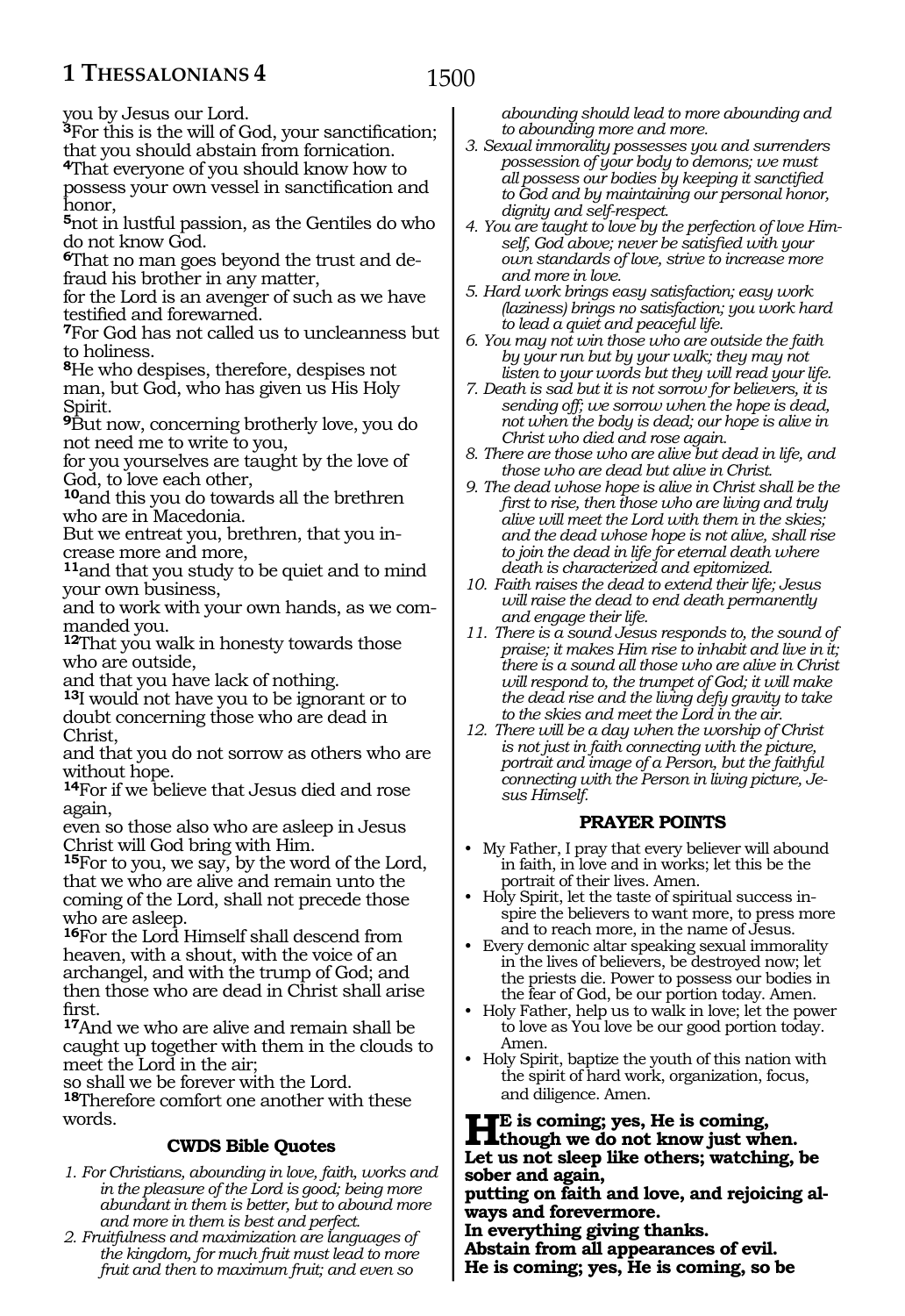#### **sanctified by His peace; May your spirit, soul and body be found blameless when He is seen.**

#### 1 THESSALONIANS 5

**<sup>1</sup>**But of the times and seasons, brethren, you do not need that I write to you,

**<sup>2</sup>**for you, yourselves know perfectly that the day of the Lord comes as a thief in the night. **<sup>3</sup>**For when they shall say, "Peace and safety," then sudden destruction comes as travail upon a woman with child,

and there shall be no escape.

**<sup>4</sup>**But you, brethren, are not in darkness, so that this day shall overtake you as a thief comes, unexpectedly.

**<sup>5</sup>**You are all children of the light and children of the day,

we are not of the night nor of darkness. **<sup>6</sup>**Therefore, let us not sleep as others do, but let us watch and be sober.

**<sup>7</sup>**For those who sleep, sleep in the night and they get drunk in the night;

**<sup>8</sup>**but let us who are of the day be sober, putting on the breastplate of love and faith, and for a helmet, the hope of salvation.

**<sup>9</sup>**For God has not appointed us to wrath, but to obtain salvation by Jesus Christ our Lord, **<sup>10</sup>**who died for us so that whether we are asleep or awake, we should live together with

Him.

**<sup>11</sup>**So therefore, comfort each other, and edify one another, as you also do now.

**<sup>12</sup>**And brethren, we beseech you, know those who labor among you and are over you in the Lord and admonish you,

**<sup>13</sup>**and esteem them very highly in love for the sake of their work;

and be at peace among yourselves.

**<sup>14</sup>**Now, brethren, we exhort you, warn those who are unruly,

comfort the feeble minded, support the weak, be patient toward all men.

**<sup>15</sup>**See that none render to any man evil for evil, but ever follow that which is good, both among yourselves and to all men.<br>**16**Rejoice evermore

**17** and pray without ceasing.<br>**18**Give thanks in everything, for this is the will

of God in Christ Jesus concerning you.<br><sup>19</sup>Do not quench the Holy Spirit.

**20**Do not despise prophesying.<br>**21**Test all things and hold fast to that which is

good.<br>22 Abstain from all appearance of evil.

**23**May the God of peace completely sanctify you.

I pray to God that your whole spirit, soul and body be preserved blameless unto the coming of our Lord Jesus Christ.

**<sup>24</sup>**Faithful is He who calls you and He will also

do it.<br>25Brethren, pray for us.

**26**Greet all the brethren with a holy kiss.

**<sup>27</sup>**I charge you by the Lord, that this epistle be read to all the holy brethren. **<sup>28</sup>**The grace of our Lord Jesus Christ be with

you! Amen.

#### **CWDS Bible Quotes**

- *1. Live as if the Lord's return is today because it just may be; you cannot predict, prevent or contradict the day, so be prepared for it.*
- *2. The only safe place in your world is in God's word; the cry of peace is presumption and the comfort of safety is seduction, they are all lying to you.*
- *3. Suddenly is a cry that scares the unprepared but excites and vindicates the wise; it traumatizes those who are sleeping but energizes those who are alert and awake.*
- *4. The darkness deceives, delays, distances and destroys; those who walk in the light perceive, prepare and remain sober.*
- *5. Salvation covers the head and gives you the covering of the Head, Jesus Christ; without salvation you are headless and brainless; faith and love cover the heart and the vital organs.*
- *6. Dead or alive we will be revived and will take to the skies with our Lord Jesus Christ, who saved us from wrath and judgment.*
- *7. Our road may be hard but our hope is lively, exciting and excellent; speak comfort to every weary soul to give them hope on this sacrificial road.*
- *8. Recognize them by their value to the kingdom and to your King, and workers in ministry will not be ordinary in your sight but distinguished and highly esteemed.*
- *9. It is not their size or stature that matters, but their Kingdom status.*
- *10. If you refuse to follow the rule, the rule will follow you; if you continuously break the rule the rule will break you irreparably; let this be the warning to every person who is unruly.*
- *11. Your strength is not in your advantage over the feeble and weak in heart, but in you admonishing and comforting them.*
- *12. Your pursuit of good is not only for your own good but to be good to others and for the good of everyone.*
- *13. Prayer is not just an event or an act that is momentary or periodic; it underpins, accompanies and is intertwined in and with every event, act and moment of your life.*
- *14. Prayer should be constant, consistent, incessant, insistent and continuous, just as the breath you breathe.*
- *15. Rejoicing does not choose you, you choose to rejoice; the joy you have entered into must enter into you and emanate from you. Rejoice always.*
- *16. You give thanks not because it is finished or it is accomplished, but while you are in it and going through it. Thanksgiving is an important ingredient to guarantee a satisfactory conclusion.*
- *17. The temple will never shine brighter than the fire burning within; the wisdom of human flesh must never overshadow, mute or quench the ways of the Spirit.*
- *18. Put everything to the test; engage everything and every person with your spirit and not with your flesh.*
- *19. A sanctified spirit should lead to sanctified thoughts and sanctified desires, which should lead to sanctified action.*
- *20. When the spirit is in control the soul and flesh are perfected, when the flesh is in control the entire*